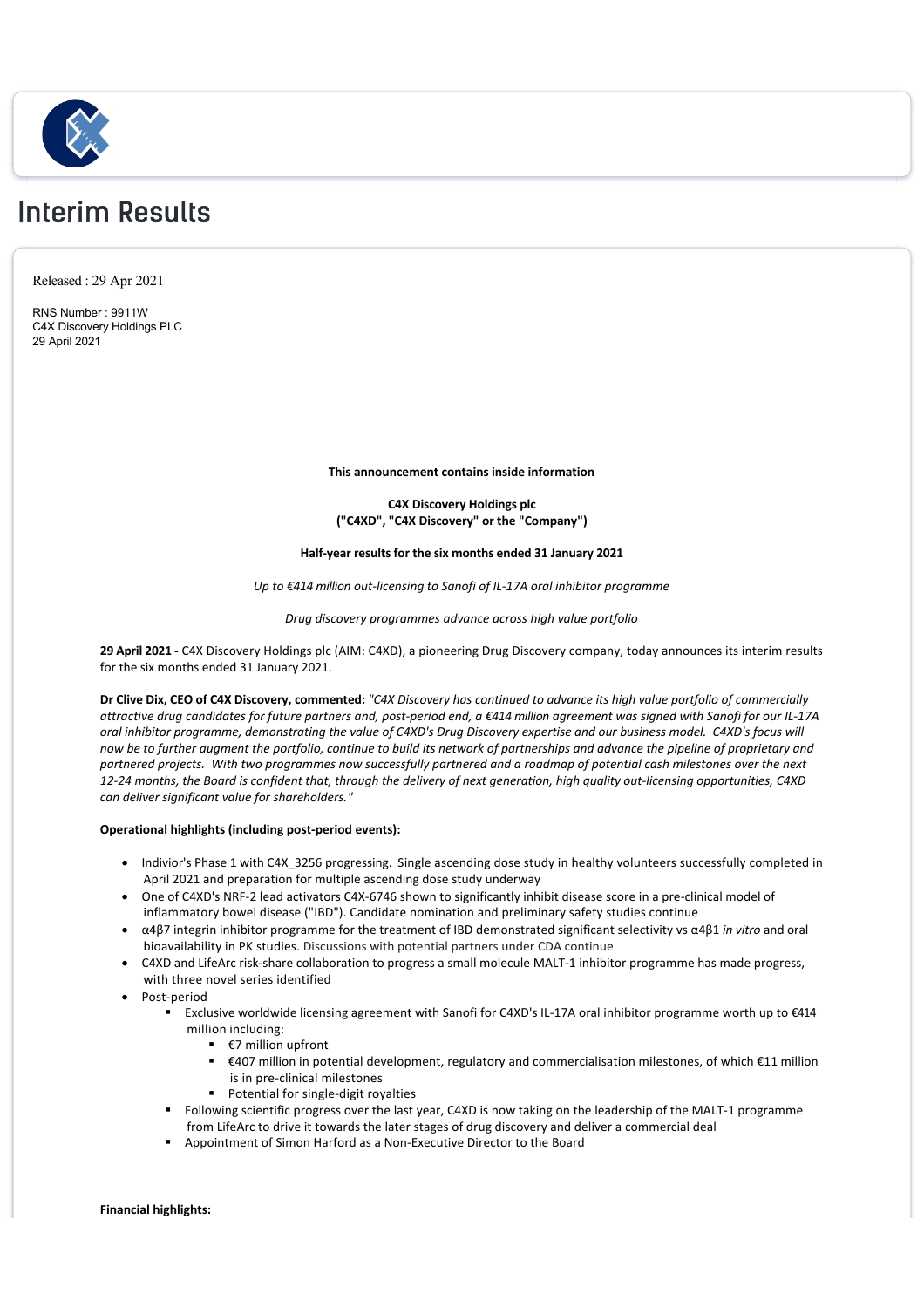- Successful fundraise of £15.0 million (before expenses) with a total of 107,142,858 shares issued to both new and existing shareholders
- R&D investment was £3.3 million in the six months ending 31 January 2021, down £0.3million from the £3.6 million in the six months ended 31 January 2020
- · Cash, cash equivalents, short‐term investments and deposits at 31 January 2021 of £15.4 million (31 July 2020: £5.6 million and 31 January 2020: £5.5 million)
	- Cash events post‐period:
		- ‐ Imminent €7 million upfront payment following the deal with Sanofi
	- ‐ Received £1.8m R&D tax credit due in respect of the financial year ended 31 July 2020
- Strong cash position and manageable fixed cost base means the Company has sufficient funding for the foreseeable future
- · Net assets at 31 January 2021 of £19.0 million (31 July 2020: £8.1 million and 31 January 2020: £10.3 million)

#### **Analyst conference call today**

Dr Clive Dix, Chief Executive Officer, and members of the management team will host a webcast for analysts at 10.30am UK time today. A copy of the final results presentation will be released later this morning on the Company website at [www.c4xdiscovery.com](http://www.c4xdiscovery.com). Please contact Consilium Strategic Communications for details on [C4XDiscovery@consilium‐comms.com](mailto:C4XDiscovery@consilium-comms.com) / +44 203709 5700.

### **For further information, please contact:**

| <b>C4X Discovery Holdings plc</b><br>Mo Noonan, Communications                                                                         | +44 (0) 787 6444977  |
|----------------------------------------------------------------------------------------------------------------------------------------|----------------------|
| Panmure Gordon (UK) Limited (NOMAD and Broker)<br>Freddy Crossley, Emma Earl (Corporate Finance)<br>Rupert Dearden (Corporate Broking) | +44 (0) 20 7886 2500 |
| <b>Consilium Strategic Communications</b><br>Mary-Jane Elliott, Chris Gardner, Matthew Neal                                            | +44 (0) 20 3709 5700 |

# **Notes to Editors:**

#### **About C4X Discovery**

C4X Discovery ("C4XD") is a pioneering Drug Discovery company combining scientific expertise with cutting‐edge Drug Discovery technologies to efficiently deliver world-leading medicines, which are developed by our partners for the benefit of patients. We have a highly valuable and differentiated approach to Drug Discovery through our enhanced DNA‐based target identification and candidate molecule design capabilities, generating small molecule drug candidates across multiple disease areas including inflammation, neurodegeneration, oncology and addictive disorders. Our commercially attractive portfolio ranges from early stage novel target opportunities to late stage Drug Discovery programmes ready for a commercial deal and to date we have successfully out‐licensed two programmes with one candidate in clinical development.

We collaborate with leading pharmaceutical and life sciences companies to enrich our expertise and take our assets through preclinical and clinical development. Through early‐stage revenue‐generating licensing deals, we realise returns from our high value pre-clinical assets which are reinvested to maximise the value of our Drug Discovery portfolio. For more information visit us at [www.c4xdiscovery.com](http://www.c4xdiscovery.com) or follow us on twitter @C4XDiscovery .

This announcement contains inside information for the purposes of Article 7 of Regulation (EU) 596/2014 (MAR).

#### **Corporate Overview**

C4XD saw progress across its drug discovery portfolio, with a number of programmes making significant advances, particularly in inflammation with the announcement post period of a €414 million exclusive, worldwide out‐licensing agreement with Sanofi for our IL‐17A inhibitor programme. Together with advancements in early innovation projects and partnered collaborations, C4XD continues to focus on building a sustainable pipeline of potential future out-licensing opportunities.

The Company has a strong cash position and manageable fixed cost base that means the Company has sufficient funding for the foreseeable future. In October 2020, C4XD announced a £15 million placing, providing the Company with a robust financial base from which to advance its portfolio. Cash, cash equivalents, short-term investments and deposits were at 31 January 2021 of £15.4 million (31 July 2020: £5.6 million and 31 January 2020: £5.5 million). Cash events post‐period included the imminent €7 million upfront payment following the deal with Sanofi and the Company has also received £1.8m R&D tax credit due in respect of the financial year ended 31 July 2020. Going forward any proceeds arising from the exercise of the Warrants in the placing as announced 21 October 2020 will further strengthen the cash position of the Company.

R&D investment remained stable and was £3.3 million in the six months ending 31 January 2021, down £0.3million from the £3.6 million in the six months ended 31 January 2020. Likewise Administrative Expenses were also down £0.1 million, to £1.2million from £1.3 million in the prior year.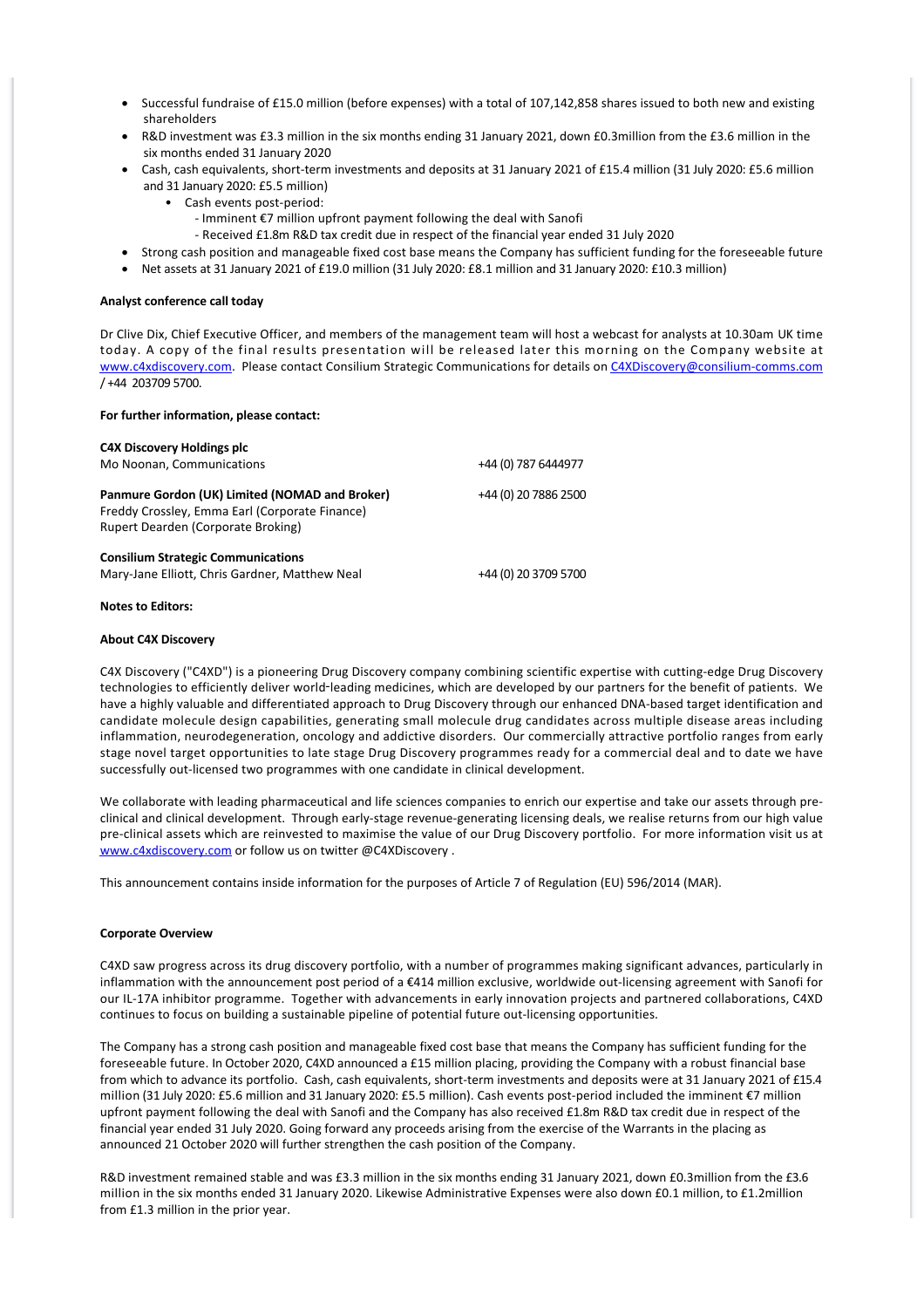Post period, in April 2021, we welcomed Simon Harford to the Board of C4XD as a Non‐Executive Director. He joins with more than 30 years of expertise across key financial markets and will be a valuable asset as we grow C4XD and expedite deals such as the one recently announced with Sanofi.

# **Drug Discovery Pipeline**

#### *Oral Orexin‐1 Antagonist (C4X\_3256/INDV‐2000) ‐ Partnered with Indivior*

The US\$294 million licensing deal with Indivior for C4XD's oral Orexin-1 receptor antagonist C4X 3256, also known as INDV-2000, for the treatment of addiction continues to progress. INDV-2000 has recently completed a Phase I first in human single ascending dose clinical trial for the treatment of opioid dependence [\(https://www.clinicaltrials.gov/ct2/show/NCT04413552](https://www.clinicaltrials.gov/ct2/show/NCT04413552)). Preparation for the initiation of a multiple ascending dose study to be conducted by Indivior is underway.

# *Oral IL‐17A Inhibitor Programme ‐ Partnered with Sanofi*

C4XD has identified small molecules in its oral IL‐17 inhibitor programme that can selectively block IL‐17 activity whilst maintaining molecular size of the molecule in the traditional "drug‐like" range. A novel, potent oral series of IL‐17 inhibitors that significantly reduce IL‐17 induced inflammation *in vivo* is being optimised towards candidate shortlist. In April 2021, C4XD announced an out‐licensing agreement with Sanofi for its IL‐17A inhibitor programme for up to €414 million. The Company will receive an upfront payment of €7 million and could receive up to a further €407 million in potential development, regulatory and commercialisation milestones, of which €11 million is in pre‐clinical milestones, in addition to single digit royalties. Sanofi will take control of the programme but will continue to work with C4XD in the next discovery phase to utilise our Conformetrix technology and expertise as the programme progresses towards the clinic.

#### *Oral NRF‐2 Activator Programme*

The Company has identified a series of keap‐1 inhibitors in its oral NRF‐1 activator programme, which have been found to significantly activate NRF-2 following oral dosing, providing anti-inflammatory and anti-oxidant activity. In C4XD studies, multiple lead compounds show greater than 12‐hour duration of action following low oral dosing on activation of NRF‐2 in key tissues such as the lung, the liver and in blood. More recently, one of C4XD's lead NRF‐2 activator molecules has also been shown to significantly inhibit the disease score in a pre-clinical model of IBD in a dose-dependent manner. Candidate nomination studies and preliminary safety studies are underway ahead of progressing to IND enabling studies, which are considered to be required in order to increase value and further differentiate from competitor molecules.

# *Oral α4β7 integrin inhibitor Programme*

C4XD's oral α4β7 integrin inhibitor programme has identified novel, potent and selective α4β7 integrin inhibitors for the treatment of Inflammatory Bowel Disease ("IBD"). In August 2020, the Company announced that significant progress has been made on C4XD's early oral inhibitor programme targeting α4β7 integrin for the treatment of IBD. Effective antibody therapy against this target is already approved, removing the clinical target risk, but effective oral therapy remains highly sought after. C4XD has identified a second series of novel, potent and selective inhibitors providing a further competitive edge for this programme. This reaffirms the capability of C4XD's Conformetrix technology to discover novel chemical scaffolds for high value challenging drug targets.

Both series have recently demonstrated oral bioavailability in PK studies with the current focus on improving PK properties to demonstrate functional inhibition of α4β7 integrin *in vivo* following oral dosing. The Company is currently generating improved molecules to move to *in vivo* studies and, despite being early stage, the Company is in confidential discussions with several potential partners.

# *Oral MALT‐1 Inhibitor Programme*

In November 2018, C4XD entered into a risk-share discovery collaboration with LifeArc<sup>®</sup>, a UK medical research charity, to progress medicinal chemistry efforts on a MALT-1 inhibitor programme with applicability across oncology and inflammation indications, with a primary focus of haematological cancers. Three novel series have been identified by harnessing C4XD's Conformetrix technology and data obtained in 2020 has demonstrated functional cell activity and oral bioavailability. Optimisation studies continue to increase cellular potency with the aim of showing *in vivo* inhibition of the target for a prototype molecule. C4XD is now taking on leadership of the MALT‐1 programme from LifeArc to drive it towards the later stages of drug discovery and deliver a commercial deal.

# **Outlook**

*C4X Discovery has continued to advance its high value portfolio of commercially attractive drug candidates for future partners and, post‐period end, a €414 million agreement was signed with Sanofi for our IL‐17A oral inhibitor programme, demonstrating the value of C4XD's Drug Discovery expertise and our business model. C4XD's focus will now be to further augment the portfolio, continue to build its network of partnerships and advance the pipeline of proprietary and partnered projects. With two programmes now successfully partnered and a roadmap of potential cash milestones over the next 12‐24 months, the Board is confident that, through the delivery of next generation, high quality out‐licensing opportunities, C4XD can deliver significant value for shareholders.*

# **Interim consolidated statement of comprehensive income For the six months ended 31 January 2021**

| Six months | Six months | Year |
|------------|------------|------|
| to         | to         | to   |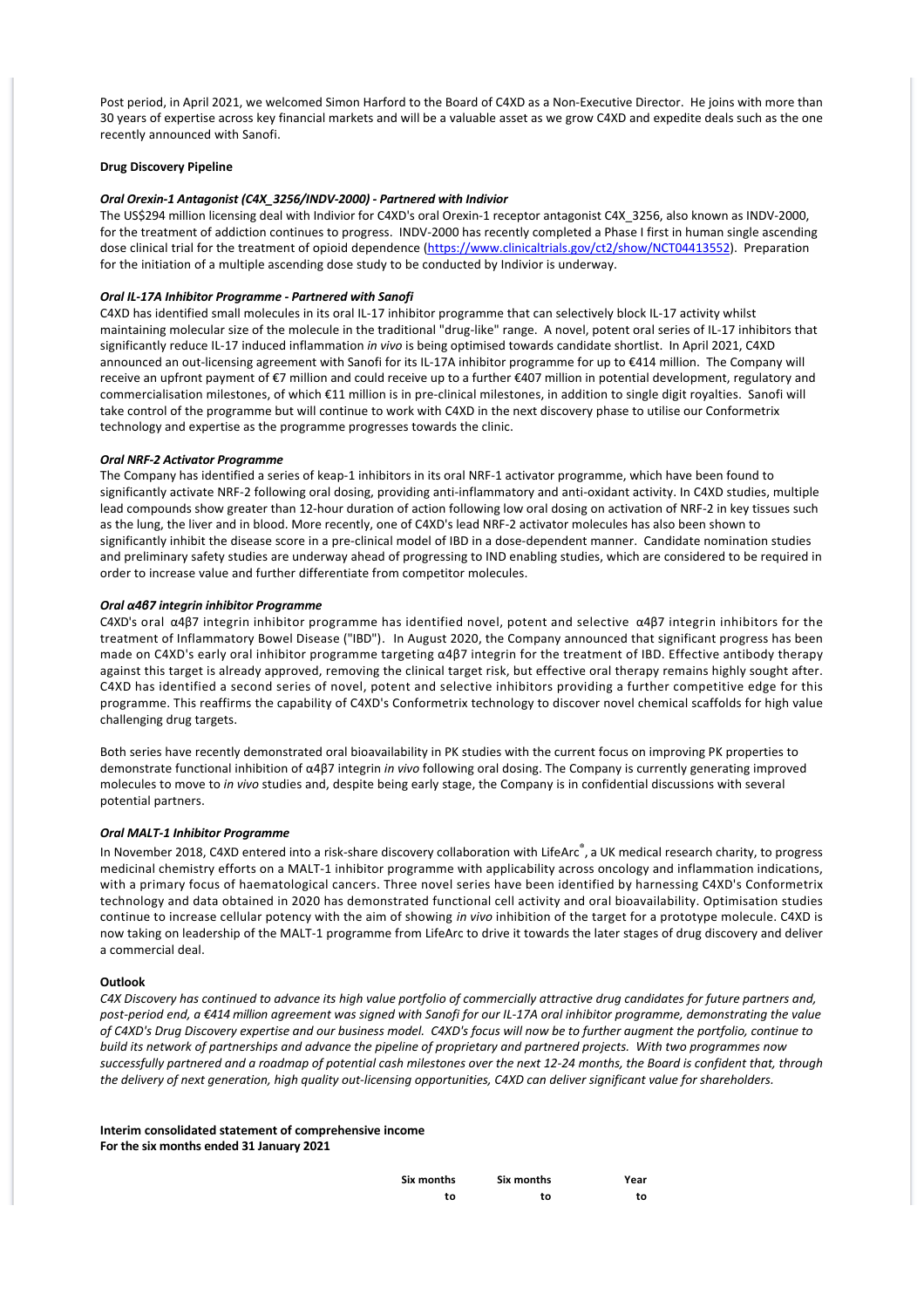|                                       |              | 31 January 2021<br>(Unaudited) | 31 January 2020<br>(Unaudited) | 31 July<br>2020<br>(Audited) |
|---------------------------------------|--------------|--------------------------------|--------------------------------|------------------------------|
|                                       |              | £000                           | £000                           | £000                         |
|                                       | <b>Notes</b> |                                |                                |                              |
|                                       |              |                                |                                |                              |
| Revenue                               |              |                                |                                |                              |
|                                       |              |                                |                                |                              |
| Cost of sales                         |              |                                |                                |                              |
|                                       |              |                                |                                |                              |
| <b>Gross profit</b>                   |              |                                |                                |                              |
|                                       |              |                                |                                |                              |
| Research and development expenses     |              | (3, 304)                       | (3, 567)                       | (6,858)                      |
| Administrative expenses               |              | (1, 217)                       | (1, 322)                       | (2,708)                      |
|                                       |              |                                |                                |                              |
|                                       |              |                                |                                |                              |
| <b>Operating loss</b>                 |              | (4,521)                        | (4,889)                        | (9, 566)                     |
|                                       |              |                                |                                |                              |
| Finance income                        |              |                                |                                | 5                            |
| Finance costs                         |              | (7)                            | (10)                           | (18)                         |
|                                       |              |                                |                                |                              |
| Loss before taxation                  |              | (4,528)                        | (4,899)                        | (9,579)                      |
| Taxation                              | 3            | 888                            | 910                            | 1,790                        |
|                                       |              |                                |                                |                              |
| Loss for the period and total         |              |                                |                                |                              |
| comprehensive loss for the period     |              | (3,640)                        | (3,989)                        | (7,789)                      |
|                                       |              |                                |                                |                              |
| Loss per share:                       |              |                                |                                |                              |
| Basic and diluted loss for the period | 4            | (2.19)p                        | (5.02)p                        | (8.10)p                      |

# **Interim consolidated statement of changes in equity For the six months ended 31 January 2021**

|                                                                  | <b>Issued</b><br>equity<br>capital<br>£000 | Share<br>premium<br>£000 | <b>Share</b><br>based<br>payment<br>reserve<br>£000 | Merger<br>reserve<br>£000 | Capital<br>contribution<br>reserve<br>£000 | Revenue<br>reserve<br>£000 | Total<br>£000 |
|------------------------------------------------------------------|--------------------------------------------|--------------------------|-----------------------------------------------------|---------------------------|--------------------------------------------|----------------------------|---------------|
| At 01 August 2019                                                | 2,602                                      | 32,256                   | 736                                                 | 920                       | 195                                        | (29, 724)                  | 7,013         |
| Impact of change in accounting policy                            | $\overline{a}$                             |                          | $\overline{a}$                                      |                           | $\overline{a}$                             | (28)                       | (28)          |
| At 01 August 2019 adjusted                                       | 2,602                                      | 32,256                   | 736                                                 | 920                       | 195                                        | (29, 724)                  | 6,985         |
| Loss for the six months to 31 January<br>2020                    |                                            |                          |                                                     |                           | $\overline{\phantom{a}}$                   | (3,989)                    | (3,989)       |
| Issue of share capital                                           | 507                                        | 7,079                    |                                                     |                           |                                            |                            | 7,586         |
| Expenses of placing, open offer and<br>subscription by directors | $\overline{a}$                             | (443)                    |                                                     |                           |                                            |                            | (443)         |
| Share-based payments                                             | $\overline{a}$                             | Ĭ.                       | 107                                                 |                           |                                            |                            | 107           |
| At 31 January 2020                                               | 3,109                                      | 38,892                   | 843                                                 | 920                       | 195                                        | (33,713)                   | 10,246        |
| Loss for the six months to 31 July 2020                          | $\overline{a}$                             |                          |                                                     |                           | $\overline{a}$                             | (3,800)                    | (3,800)       |
| Issue of share capital                                           | 107                                        | 1,519                    |                                                     |                           |                                            |                            | 1,626         |
| Expenses of placing and open offer<br>Share-based payments       | $\overline{a}$                             | (104)                    | 99                                                  |                           |                                            |                            | (104)<br>99   |
|                                                                  |                                            |                          |                                                     |                           |                                            |                            |               |
| At 31 July 2020                                                  | 3,216                                      | 40,306                   | 942                                                 | 920                       | 195                                        | (37,513)                   | 8,066         |
| Loss for the six months to 31 January<br>2021                    |                                            |                          |                                                     |                           | $\overline{\phantom{a}}$                   | (3,640)                    | (3,640)       |
| Issue of share capital                                           | 1,072                                      | 13,928                   |                                                     |                           |                                            | $\overline{\phantom{a}}$   | 15,000        |
| Expenses of placing, open offer and<br>subscription by directors |                                            | (551)                    |                                                     |                           |                                            |                            | (551)         |
| Share-based payments                                             |                                            |                          | 117                                                 |                           |                                            |                            | 117           |
| At 31 January 2021                                               | 4,288                                      | 53,683                   | 1,059                                               | 920                       | 195                                        | (41, 153)                  | 18,992        |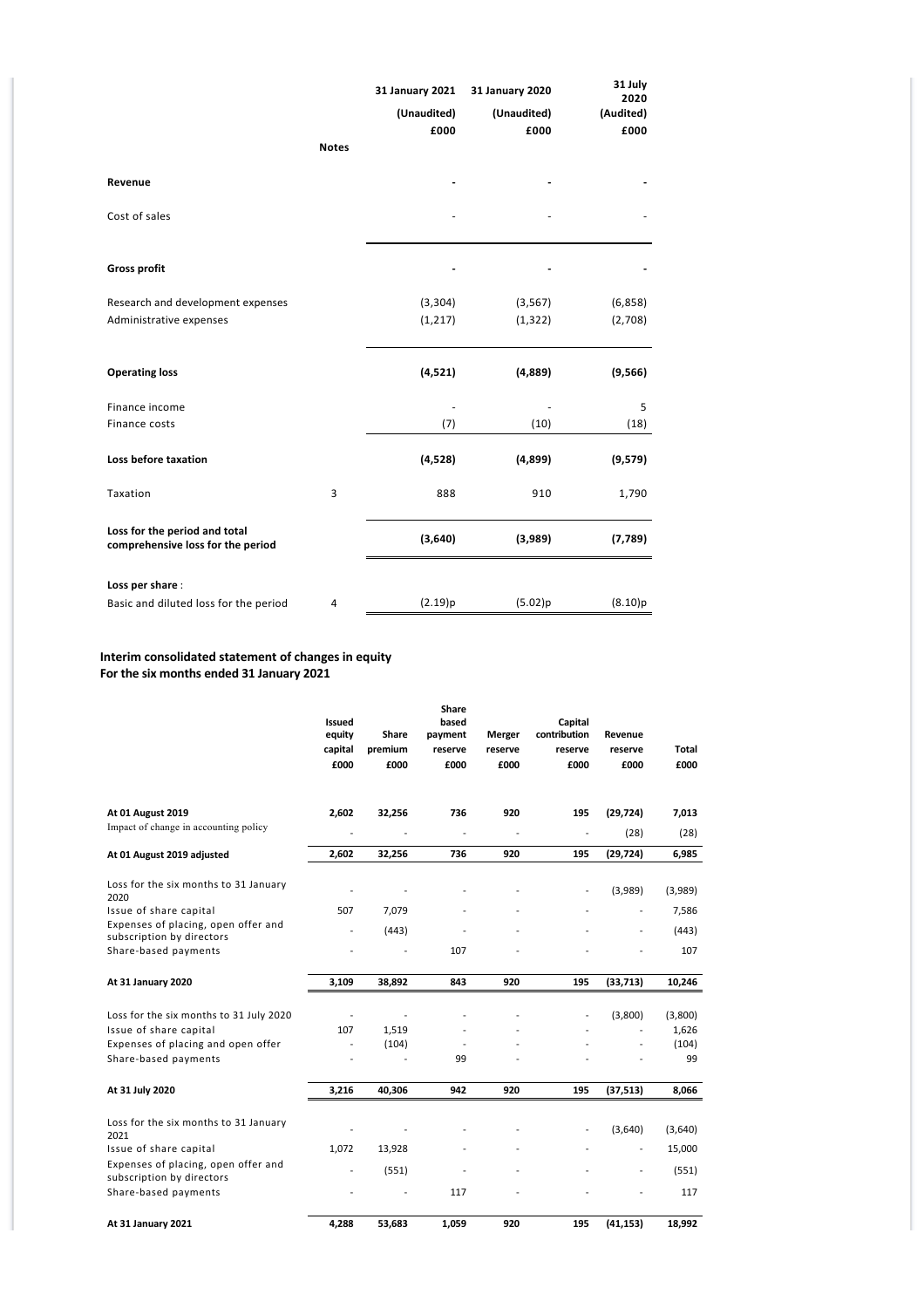# **Interim consolidated statement of financial position As at 31 January 2021**

|                                |              | 31 January 2021 | 31 January 2020 | 31 July<br>2020 |
|--------------------------------|--------------|-----------------|-----------------|-----------------|
|                                |              | (Unaudited)     | (Unaudited)     | (Audited)       |
|                                |              | £000            | £000            | £000            |
|                                | <b>Notes</b> |                 |                 |                 |
| Assets                         |              |                 |                 |                 |
| <b>Non-current assets</b>      |              |                 |                 |                 |
| Property, plant and equipment  |              | 41              | 58              | 47              |
| Intangible assets              |              | 88              | 228             | 157             |
| Goodwill                       |              | 1,192           | 1,192           | 1,192           |
| Right-of-use assets            |              | 492             | 562             | 377             |
|                                |              | 1,813           | 2,040           | 1,773           |
| <b>Current assets</b>          |              |                 |                 |                 |
| Trade and other receivables    |              | 616             | 580             | 438             |
| Income tax asset               |              | 2,668           | 3,610           | 1,780           |
| Cash and cash equivalents      |              | 15,396          | 5,503           | 5,648           |
|                                |              | 18,680          | 9,693           | 7,866           |
| <b>Total assets</b>            |              | 20,493          | 11,733          | 9,639           |
| <b>Liabilities</b>             |              |                 |                 |                 |
| <b>Current liabilities</b>     |              |                 |                 |                 |
| Trade and other payables       |              | (985)           | (897)           | (1, 166)        |
| Lease liabilities              |              | (219)           | (316)           | (189)           |
|                                |              | (1, 204)        | (1, 213)        | (1, 355)        |
| <b>Non-current liabilities</b> |              |                 |                 |                 |
| Lease liabilities              |              | (297)           | (246)           | (218)           |
|                                |              | (297)           | (246)           | (218)           |
|                                |              |                 |                 |                 |
| <b>Total liabilities</b>       |              | (1,501)         | (1, 459)        | (1,573)         |
| <b>Net assets</b>              |              | 18,992          | 10,274          | 8,066           |
| <b>Capital and reserves</b>    |              |                 |                 |                 |
| Issued equity capital          | 5            | 4,288           | 3,109           | 3,216           |
| Share premium                  | 5            | 53,683          | 38,892          | 40,306          |
| Share-based payment reserve    |              | 1,059           | 843             | 942             |
| Merger reserve                 |              | 920             | 920             | 920             |
| Capital contribution reserve   |              | 195             | 195             | 195             |
| Revenue reserve                |              | (41, 153)       | (33, 685)       | (37, 513)       |
| <b>Total equity</b>            |              | 18,992          | 10,274          | 8,066           |

Approved by the Board and authorised for issue on 29 April 2021 Brad Hoy Chief Financial Officer 28 April 2021

**Interim consolidated cash flow statement For the six months ended 31 January 2021**

|                                               | Six months  | Six months  | Year      |
|-----------------------------------------------|-------------|-------------|-----------|
|                                               | to          | to          | to        |
|                                               | 31 January  | 31 January  | 31 July   |
|                                               | 2021        | 2020        | 2020      |
|                                               | (Unaudited) | (Unaudited) | (Audited) |
|                                               | £000        | £000        | £000      |
|                                               |             |             |           |
| Loss after tax and interest                   | (3,640)     | (3,989)     | (7,789)   |
| Adjustments for:                              |             |             |           |
| Depreciation of property, plant and equipment | 16          | 25          | 45        |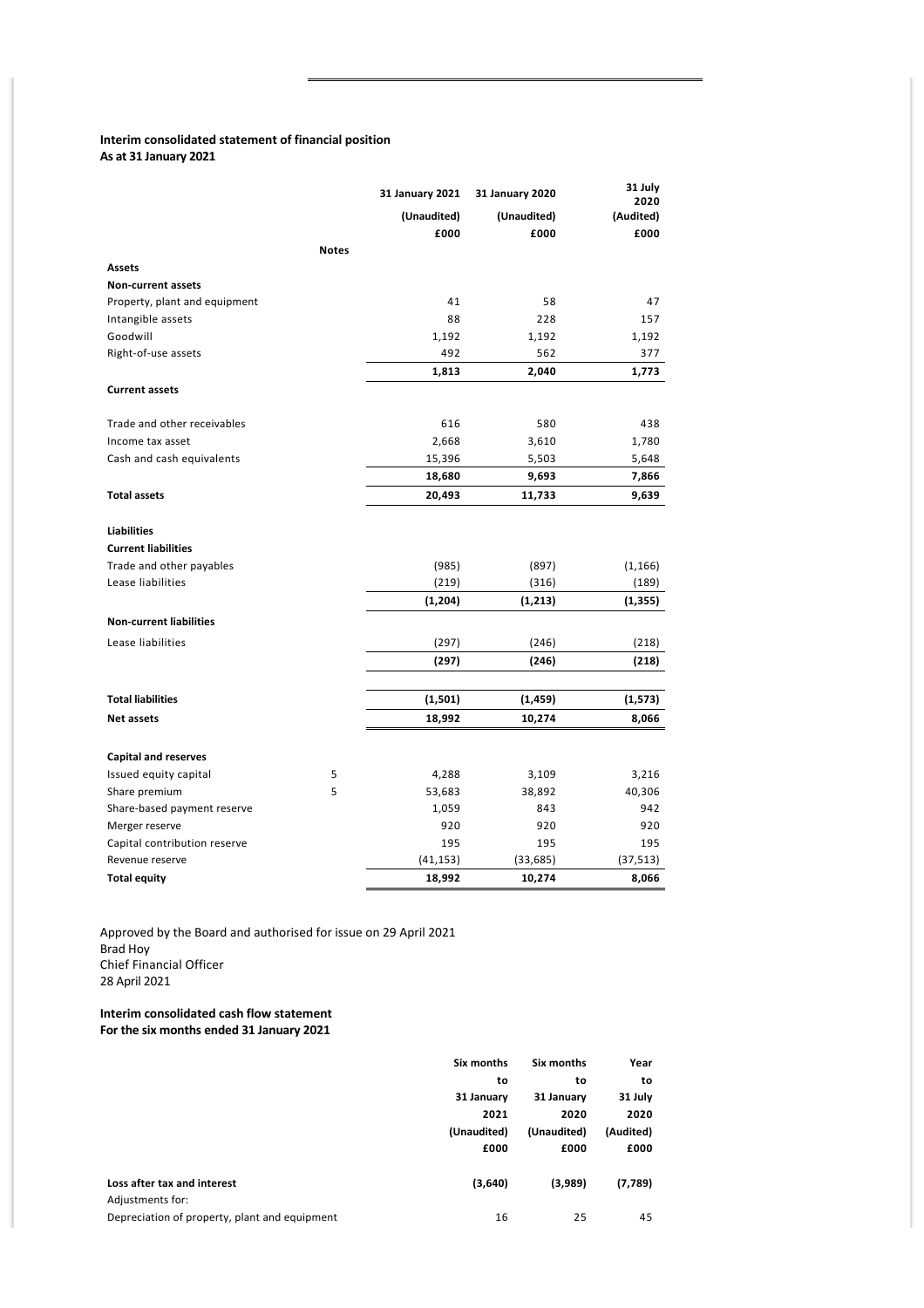| Depreciation of right-of-use assets                           | 139            | 131     | 302      |
|---------------------------------------------------------------|----------------|---------|----------|
| Amortisation of intangible assets                             | 69             | 67      | 138      |
| Share-based payments                                          | 117            | 107     | 206      |
| Finance income                                                |                |         | (5)      |
| Finance costs                                                 | $\overline{7}$ | 10      | 18       |
| Taxation                                                      | (888)          | (910)   | (1,790)  |
| Changes in working capital:                                   |                |         |          |
| Decrease/(increase) in trade and other receivables            | (178)          | 61      | 203      |
| (Decrease)/increase in trade and other payables               | (181)          | (755)   | (486)    |
| Cash outflow from operating activities                        | (4,539)        | (5,253) | (9, 158) |
| Research and development tax credit received                  |                | 1,376   | 4,086    |
| Net cash outflow from operating activities                    | (4,539)        | (3,877) | (5,072)  |
| Cash flows from investing activities:                         |                |         |          |
| Purchases of property, plant and equipment                    | (11)           | (5)     | (14)     |
| Finance income                                                |                |         | 5        |
| Net cash outflow from investing activities                    | (1)            | (1)     | (9)      |
|                                                               |                |         |          |
| Cash flows from financing activities:                         |                |         |          |
| Payment of lease liabilities                                  | (151)          | (141)   | (319)    |
| Proceeds from the issue of ordinary share capital             | 15,000         | 7,586   | 9,212    |
| Expenses of placing, open offer and subscription by directors | (551)          | (443)   | (547)    |
| Net cash inflow from financing activities                     | 14,298         | 6,998   | 8,346    |
|                                                               |                |         |          |
| Increase/(decrease) in cash and cash equivalents              | 9,748          | 3,120   | 3,265    |
| Cash and cash equivalents at the start of the period          | 5,648          | 2,383   | 2,383    |
| Cash, cash equivalents and deposits at the end of the period  | 15,396         | 5,503   | 5,648    |

**Notes to the interim financial report For the six months ended 31 January 2021**

### **1. Corporate information**

The principal activity of the C4X Discovery Holdings plc is research and development, a review of which is included in the Chairman's and CEO's Statement.

C4XD is incorporated and domiciled in the United Kingdom and its registered number is 09134041. The address of the registered office is Manchester One, 53 Portland Street, Manchester, M1 3LD.

The interim financial information was approved for issue on 29 April 2021.

#### **2. Accounting policies**

#### **Basis of preparation**

The accounting policies adopted in this interim financial report are consistent with those followed in the preparation of the Group's annual report and accounts for the year to 31 July 2020, except for the following changes:

The interim financial information for the six months ended 31 January 2021 and 31 January 2020 is unaudited and does not constitute statutory accounts as defined in the Companies Act 2006. This interim financial report includes audited comparatives for the year to 31 July 2020. The 2020 annual report and accounts received an unqualified audit opinion and has been filed with the Registrar of Companies.

These interim financial statements have been prepared in accordance with IAS34 Interim Financial Reporting. They do not include all the information required for a complete set of IFRS financial statements. However, selected explanatory notes are included to explain events and transactions that are significant to an understanding of the changes in the Group's financial position and performance since the last annual consolidated financial statements as at and for the year ended 31 July 2020.

#### **Basis of consolidation**

This interim financial report consolidates the financial statements of C4X Discovery Holdings plc and the entities it controls (its subsidiaries).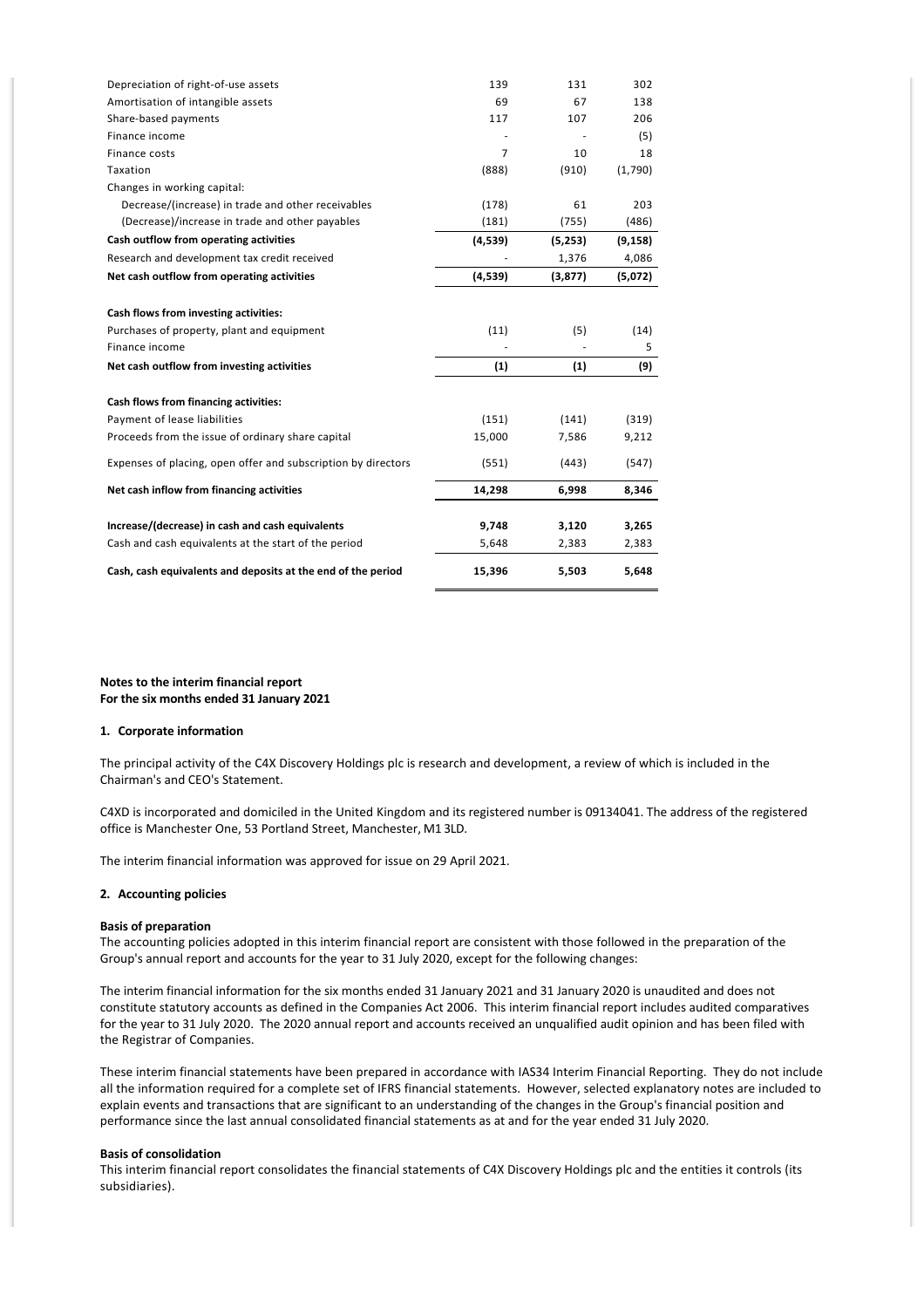### **3. Taxation**

|                                                          | Six months to | Six months to | Year to |
|----------------------------------------------------------|---------------|---------------|---------|
|                                                          | 31 January    | 31 January    | 31 July |
|                                                          | 2021          | 2020          | 2020    |
|                                                          | £000          | £000          | £000    |
| UK corporation tax losses in the period                  | ۰             |               |         |
| Research and development income tax credit<br>receivable | (888)         | (900)         | (1,780) |
| Adjustment in respect of prior periods                   | ۰             | (10)          | (10)    |
|                                                          |               |               |         |
|                                                          | (888)         | (910)         | (1,790) |

# **4. Loss per share**

|                                                                      | 31 January  | 31 January | 31 July    |
|----------------------------------------------------------------------|-------------|------------|------------|
|                                                                      | 2021        | 2020       | 2020       |
|                                                                      | £000        | £000       | £000       |
| Loss for the financial period attributable to equity<br>shareholders | (3,640)     | (3,989)    | (7,789)    |
| Weighted average number of shares:                                   | No.         | No.        | No.        |
| Ordinary shares in issue                                             | 166,412,628 | 79,385,238 | 96,123,309 |
| Basic loss per share (pence)                                         | $(2.19)$ p  | $(5.02)$ p | $(8.10)$ p |

Diluted loss per share has not been presented above as the effect of share options issued is anti‐dilutive.

#### **5. Issued share capital and share premium**

|                                                       | <b>Deferred</b><br>shares<br><b>Number</b> | Ordinary<br>shares<br><b>Number</b> | Share<br>capital<br>£000 | <b>Deferred</b><br>shares<br>£000 | <b>Share</b><br>premium<br>£000 | Total<br>£000 |
|-------------------------------------------------------|--------------------------------------------|-------------------------------------|--------------------------|-----------------------------------|---------------------------------|---------------|
| Ordinary and deferred shares as<br>at 31 January 2020 | 2,025,000                                  | 108,366,444                         | 1,084                    | 2,025                             | 38,892                          | 42,001        |
| Issue of share capital on placing                     |                                            | 10,836,700                          | 108                      | ٠                                 | 1,518                           | 1,626         |
| Expenses of placing                                   |                                            |                                     |                          | ٠                                 | (104)                           | (105)         |
| Ordinary and deferred shares as<br>at 31 July 2020    | 2,025,000                                  | 119,203,144                         | 1,191                    | 2,025                             | 40,306                          | 43,522        |
| Issue of share capital on placing                     |                                            | 99,169,286                          | 992                      | ٠                                 | 12,892                          | 13,884        |
| Issue of share capital on open<br>offer               | ٠                                          | 7,973,572                           | 80                       |                                   | 1,036                           | 1,116         |
| Expenses of placing and open<br>offer                 |                                            |                                     |                          | ٠                                 | (551)                           | (551)         |
| Ordinary and deferred shares as<br>at 31 January 2021 | 2,025,000                                  | 226,346,002                         | 2,263                    | 2,025                             | 53,683                          | 57,971        |

#### **6. Interim financial report**

A copy of this interim condensed financial report is available on C4XD's website at [www.c4xdiscovery.com.](http://www.c4xdiscovery.com)

This information is provided by RNS, the news service of the London Stock Exchange. RNS is approved by the Financial Conduct Authority to act as a Primary Information Provider in the United Kingdom. Terms and conditions relating to the use and distribution of this information may apply. For further information, please contact [rns@lseg.com](mailto:rns@lseg.com) or visit [www.rns.com.](http://www.rns.com/)

RNS may use your IP address to confirm compliance with the terms and conditions, to analyse how you engage with the information contained in this communication, and to share such analysis on an anonymised basis with others as part of our commercial services. For further information about how RNS and the London Stock Exchange use the personal data you provide us, please see our **Privacy Policy**.